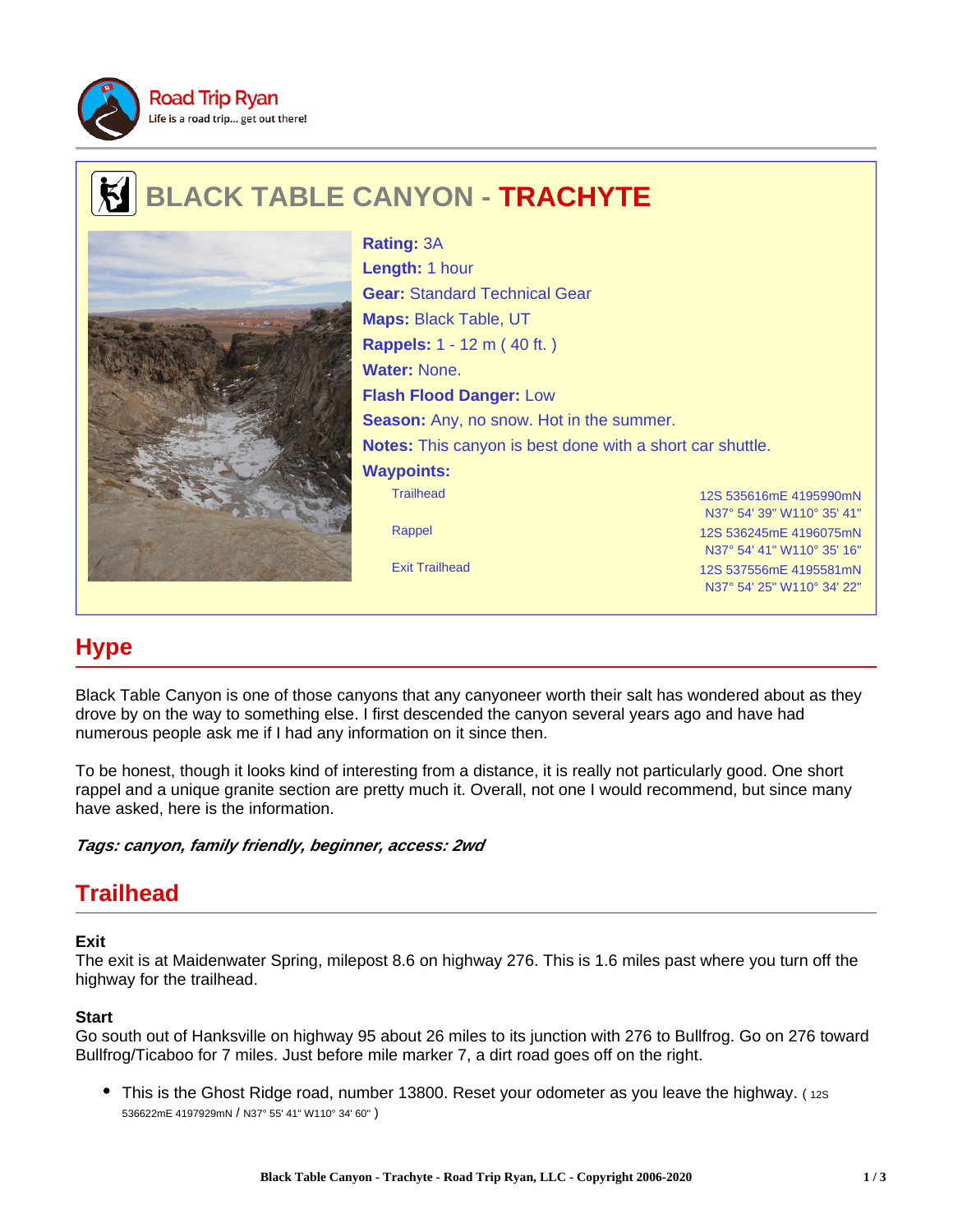Follow it for 1.5 miles to where a culvert goes under the road. Stay left at all junctions. The culvert is the trailhead, but there isn't a great place to pullout there, so you may need to go 0.1 miles further to a wide spot after a turn. ( 12S 535620mE 4195977mN / N37° 54' 38" W110° 35' 41" )

### **Route**

From the trailhead, the cut of Black Table Canyon is clearly visible. Hike down 5 minutes to where you enter an enormous granite bowl. This is easy to climb down into on the left. 2 minutes below this is a second dryfall. Traverse left to a gully to bypass it.

The grand finale comes up 2 minutes past the dryfall, a 12 m ( 40 ft. ) rappel. You will need to build a deadman, or find another suitable anchor for the short rap. Once down, the geology changes from granite to sandstone. Follow the shallow canyon down 15 minutes or so to Maidenwater Spring.

Note: If you don't have two cars, you can exit left after the rappel and climb to the top on the right (looking up canyon, north) side of the canyon.